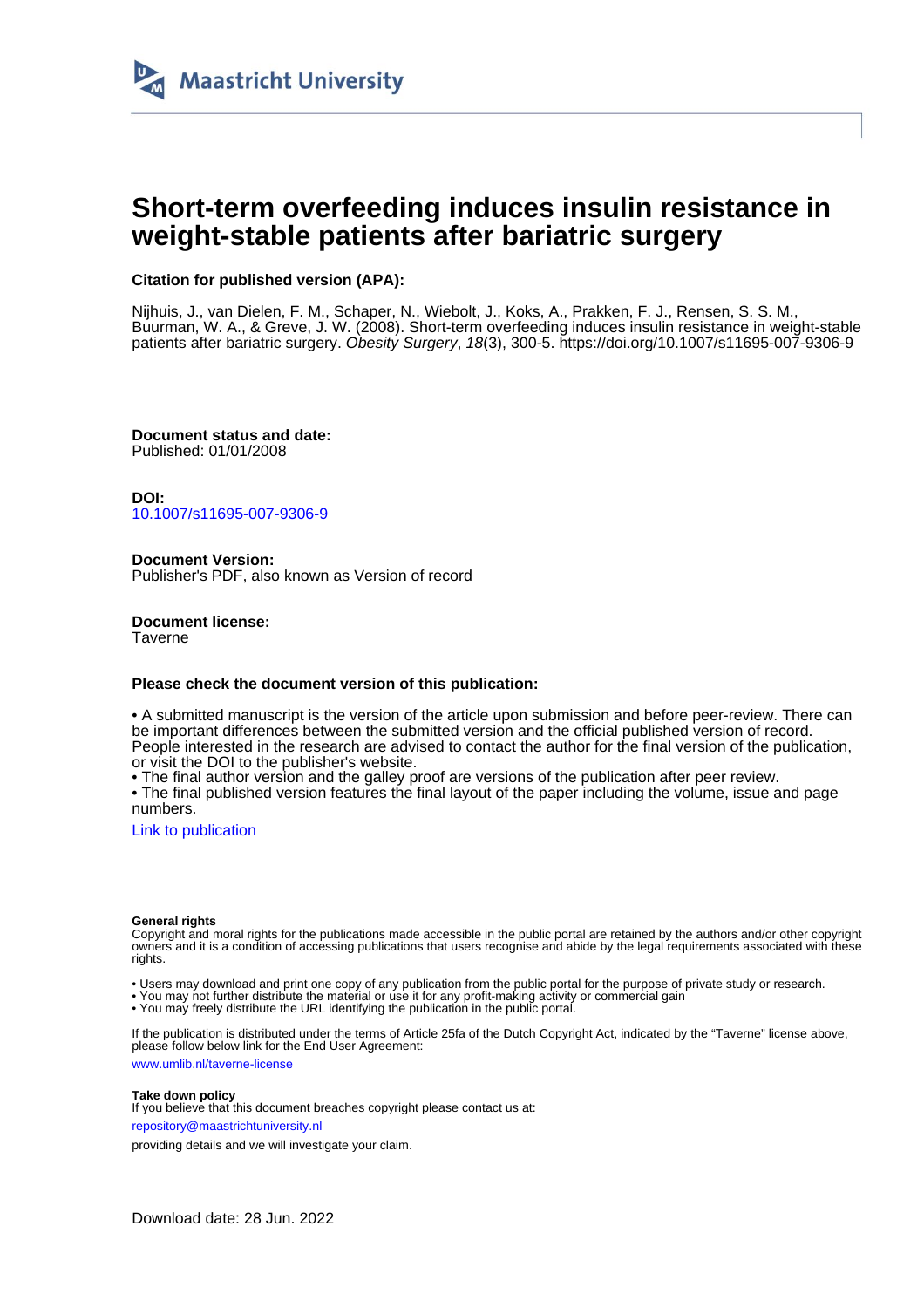## RESEARCH ARTICLE

# Short-term Overfeeding Induces Insulin Resistance in Weight-stable Patients After Bariatric Surgery

Jeroen Nijhuis · Francois M. H. van Dielen · Nicolaas C. Schaper · Janneke Wiebolt · Afra Koks · Fred J. Prakken · Sander S. M. Rensen · Wim A. Buurman  $\cdot$  Jan Willem M. Greve

Received: 13 August 2007 /Accepted: 29 September 2007 / Published online: 16 January 2008  $\circledcirc$  Springer Science + Business Media B.V. 2007

### Abstract

Background Short time overfeeding of rats rapidly leads to insulin resistance (IR). A study with healthy human volunteers, which we suggest are less susceptible for developing IR after short time overfeeding, did not show these effects on IR. Therefore a study population of weightstable, former morbidly obese subjects (BMI 31.3 kg/m<sup>2</sup>), which were treated with bariatric surgery approximately 3 years ago was selected.

Methods Eleven subjects were submitted to a 7-day overfeeding study, resulting in a 53% increase in caloric intake (1,227±394.4 to 1,879.2±298.4 kcal/day). During normal diet and after overfeeding, insulin sensitivity was measured using steady state plasma glucose (SSPG) levels. At these time points, BMI and waist/hip ratio together with plasma levels of inflammatory markers (CRP, AGP, LBP, and TNF-α receptors) and plasma leptin values were also measured.

Results SSPG levels after overfeeding increased from  $8.2\pm$ 3.2 to  $10.6 \pm 2.6$  mmol/l ( $P < 0.05$ ), indicating decreased insulin sensitivity after overfeeding. Fasting plasma insulin, glucose, circulating levels of inflammatory markers, BMI, and waist/hip ratio remained unchanged.

## N. C. Schaper

Conclusions This study shows that overfeeding in a group of weight-stable, former morbidly obese subjects 3 years after bariatric surgery results in decreased insulin sensitivity. The mechanisms behind decreased insulin sensitivity induced by overfeeding are poorly understood, but the present results reveal that a unique human model is available to study these mechanisms, leading to a better understanding of the pathophysiology of IR.

## Keywords Insulin sensitivity . SSPG . Overfeeding

## Introduction

The mechanisms that underlie insulin resistance in morbid obesity are in part unravelled. Increased fat mass and accumulation of fat in organs pivotal to glucose metabolism are thought to play a role. Moreover, the low-grade inflammatory condition associated with morbid obesity is also considered to be central to the pathophysiology of insulin resistance in morbid obesity [[1\]](#page-5-0).

Recently, increased food intake accompanying morbid obesity is also considered to be involved. Rats subjected to an overfeeding diet were shown to develop insulin resistance within 7 days [\[2](#page-5-0)]. However, a study with human volunteers failed to show this effect of overfeeding on insulin sensitivity [\[3](#page-5-0)]. Selection of the study population could be the cause of the discrepancy between these studies. The population selected consisted of physically active healthy men with a mean BMI of 21.5  $\text{kg/m}^2$ . We considered that such normal weight subjects have sufficient buffer capacity to cope with increased food intake.

Therefore, to investigate the effect of overfeeding on insulin sensitivity, a study population was selected consisting of former morbidly obese patients treated with bariatric

J. Nijhuis: F. M. H. van Dielen : J. Wiebolt : A. Koks: F. J. Prakken  $\cdot$  S. S. M. Rensen ( $\boxtimes$ )  $\cdot$  W. A. Buurman  $\cdot$ 

J. M. Greve

Nutrition and Toxicology Research Institute Maastricht (NUTRIM), Department of General Surgery, Maastricht University/University Hospital Maastricht, P.O. Box 616, 6200 MD Maastricht, The Netherlands e-mail: s.rensen@ah.unimaas.nl

Nutrition and Toxicology Research Institute Maastricht (NUTRIM), Department of Internal Medicine, Maastricht University/University Hospital Maastricht, Maastricht, The Netherlands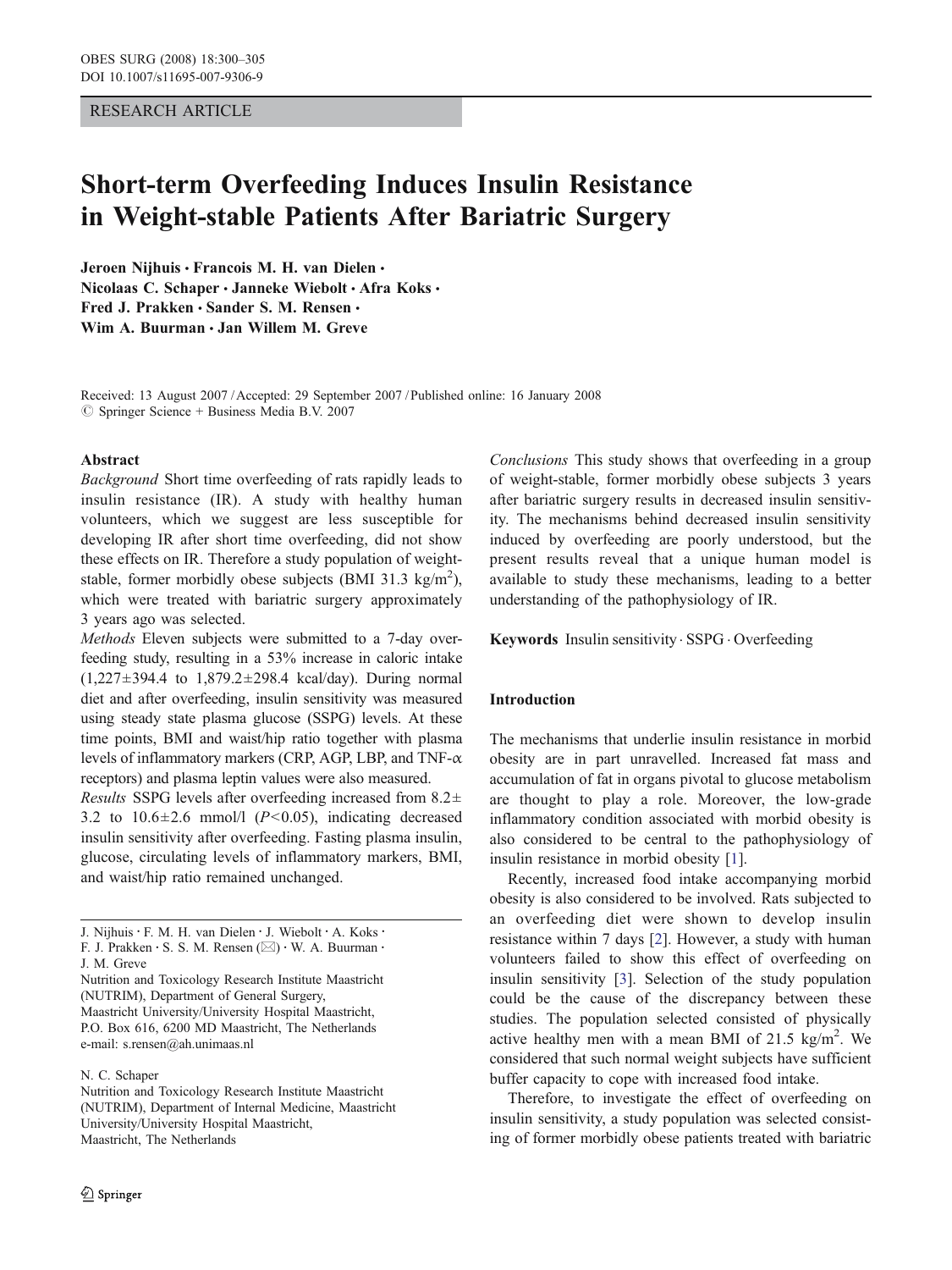<span id="page-2-0"></span>surgery. These weight-stable subjects are still mildly obese and had developed insulin resistance in the past while being morbidly obese, which subsided after surgery [\[4](#page-5-0)].

## Research Design and Methods

Eleven consecutive subjects were included, two males and nine females. These subjects were on average 3.4 years after their surgical treatment for morbid obesity. Nine patients underwent vertical banded gastroplasty and two patients received a Lap-Band, both gastric restrictive procedures. At the moment of the experiment, all subjects had reached a stable body weight for at least 1 year. The subjects were healthy according to history, clinical examination, and routine laboratory tests. In particular, none of the studied subjects had evidence of diabetes mellitus or inflammatory disease or were taking medication known to influence glucose metabolism. Characteristics of the study population are presented in Table 1. The study was approved by the ethical committee of the University Hospital Maastricht, The Netherlands. All subjects gave written informed consent.

#### Steady State Plasma Glucose Measurement

Insulin sensitivity was determined by using steady state plasma glucose (SSPG) levels, described by Reaven and colleagues [\[5](#page-5-0), [6](#page-5-0)]. This insulin suppression test determines SSPG concentration as a measure for insulin-mediated glucose uptake and highly correlates  $(r>0.90)$  with the golden standard, the hyperinsulinemic euglycemic clamp technique.

Table 1 Characteristics and physiological parameters of the subjects during normal diet and after the overfeeding experiment

| Variables                        | $(n=11)$         | Normal diet After overfeeding P value<br>$(n=11)$ |           |
|----------------------------------|------------------|---------------------------------------------------|-----------|
| Sex (female/male)                | 9/2              |                                                   |           |
| Age (years)                      | $39 \pm 18.5$    |                                                   |           |
| Weight (kg)                      | $89.0 \pm 18.9$  | $89.8 \pm 19.5$                                   | NS        |
| BMI $(kg/m2)$                    | $31.3 \pm 4.9$   | $31.5 \pm 5.1$                                    | <b>NS</b> |
| Waist/hip ratio                  | $0.9 \pm 0.1$    | $0.9 \pm 0.1$                                     | NS        |
| $%$ EWL                          | $70 \pm 13.8$    |                                                   |           |
| Weight loss (kg)                 | $47 \pm 6.7$     |                                                   |           |
| Fasting glucose (mmol/l)         | $5.5 \pm 0.6$    | $5.5 \pm 0.6$                                     | NS        |
| Fasting insulin (mU/l)           | $4.5 \pm 2.9$    | $4.7 \pm 1.1$                                     | NS        |
| HOMA-IR                          | $1.11 \pm 0.55$  | $1.14 \pm 0.30$                                   | NS        |
| Days after surgery               | $1228 \pm 394$   |                                                   |           |
| Energy intake (kcal/day)         |                  | $1227 \pm 394.4$ $1879.2 \pm 298.4$               | 0.005     |
| Carbohydrate intake<br>(g/day)   | $134.0 \pm 32.3$ | $214 \pm 32.9$                                    | 0.005     |
| Mean arterial pressure<br>(mmHg) | $92.5 \pm 12.9$  | $93.0 \pm 9.9$                                    | NS        |

NS: not significant

In short, after a 12-h overnight fast, body weight and body height were measured. Subjects were studied supine in a hospital bed. Catheters were placed in both antecubital veins to enable infusion of glucose, insulin, and octreotide as well as venous blood sampling. During an acclimatization period of 30 min, automatic blood pressure measurement (Dinamap, Criticon, Tampa, FL, USA) was performed. Octreotide (Sandostatin, kindly provided by Novartis Pharma B.V., Arnhem, The Netherlands), a somatostatin analog, was administered intravenously by using a syringe infusion pump (Treonic IP4, Vickers Medical, England) at 5.0 μg/min, preceded by a bolus of 25 μg. A higher infusion rate was used than described by Pei et al. [[7\]](#page-5-0), however, in both the measurements during normal diet and measurements after overfeeding, equal octreotide concentrations were used, decreasing the risk of confounding because of high octreotide plasma concentrations. Insulin (Actrapid, Novo-Nordisk, Bagsærd, Denmark) was infused at a rate of 25 mU/m<sup>2</sup>/min by a second syringe pump. Glucose was infused via a volumetric pump (IVAC 591, IVAC Corporation, San Diego, CA, USA) at 240 mU/m<sup>2</sup>/min. Before the test and on different time points during the test, venous blood samples were taken. The mean plasma level of glucose at 150, 160, 170, and 180 min was defined as the SSPG level.

Plasma glucose was determined by a glucose oxidase method (YSI model 2300 Stat, Yellow Springs Industries, Yellow Springs, OH, USA). Blood samples for determining inflammatory mediators and insulin were immediately put on melting ice. Plasma was prepared by centrifugation at  $1,400 \times g$  for 10 min at 4°C. The plasma was spun again at  $2,700 \times g$  for 10 min at 4 °C and recovered plasma was stored in aliquots at −80°C until measurement.

#### Study Protocols

All subjects were studied twice. Six subjects were studied while on their normal diet after gastric restrictive surgery and subsequently after 1 week of additional feeding. In the other five subjects, the inverse sequence was used. To minimize the effects of the first SSPG test on the second, the mean interval between the two tests was 18 days (range 13–24 days).

The feeding supplement consisted of three packets daily of 200 ml liquid nourishment (Resource Energy Drink by Novartis Nutrition, The Netherlands) with a total energy content of 900 kcal containing 113 g carbohydrates and 35 g fat per day.

In the week before the SSPG test, subjects were requested to keep a 3-day food intake diary (registration was performed 1, 3, and 5 days before the test) to calculate total energy intake during additional feeding and during their habitual diet. Participants received detailed written and oral instructions on how to fill in the diaries. They were also asked to take the supplement between their usual meals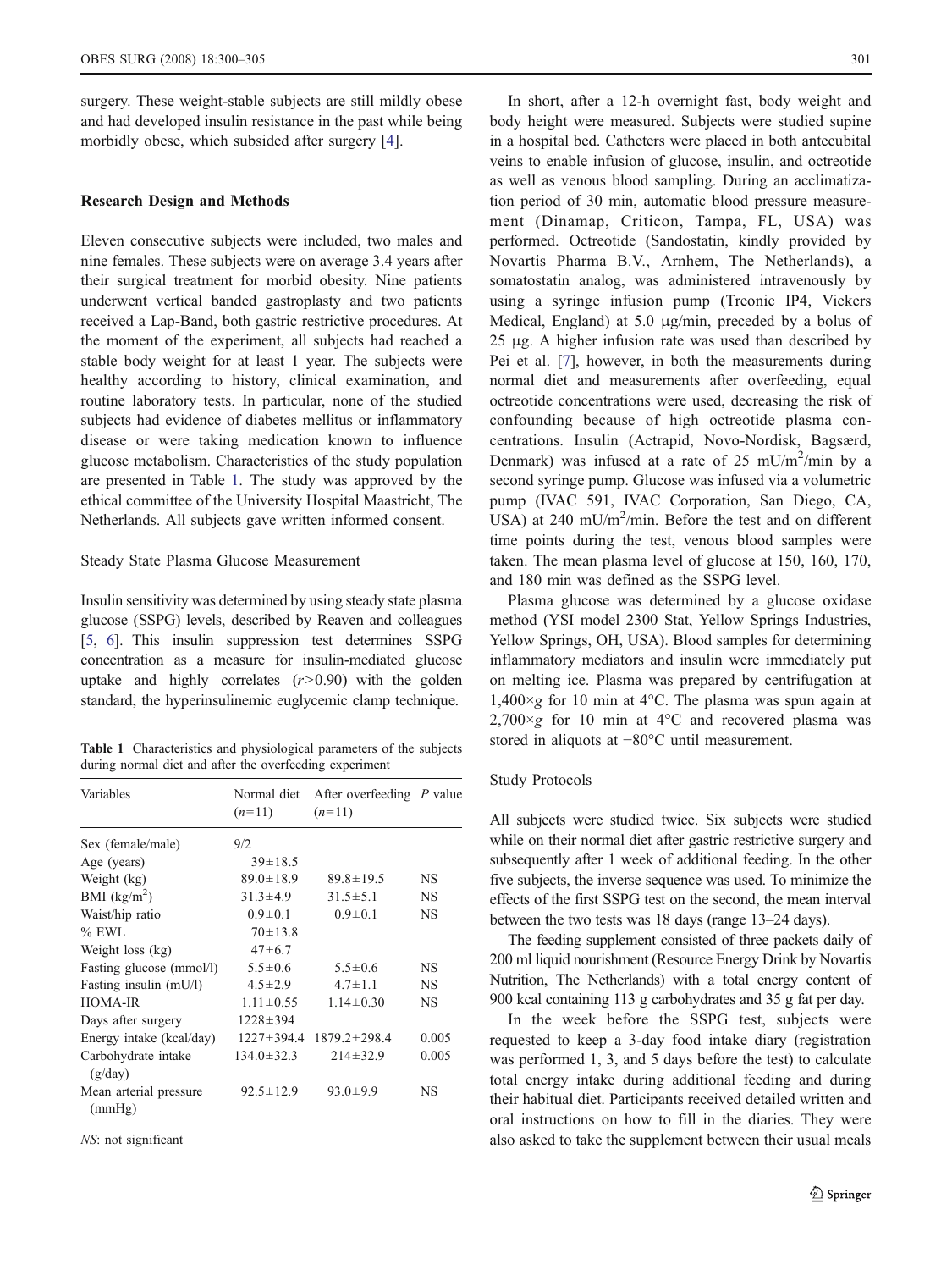<span id="page-3-0"></span>to reduce satiety effects and to return all empty packets to evaluate the amount of extra feeding consumed. The nutrient intake from food records was analyzed by using the international food composition tables.

#### Reagents, Materials, and Assays

Plasma concentrations of soluble TNF- $\alpha$  receptors, leptin, lipopolysaccharid binding protein (LBP), C-reactive protein (CRP),  $\alpha_1$ -acid glycoprotein (AGP), and insulin concentrations were measured using sandwich ELISAs. TNF- $\alpha$ receptors (55 and 75), leptin, LBP, CRP, and AGP were measured as described elsewhere [\[8](#page-5-0)]. Plasma insulin concentrations were measured using a commercially available ELISA (Mercodia AB, Uppsala, Sweden).

All plasma samples were measured in the same run, except for plasma insulin concentrations. When plasma concentrations exceeded the upper detection limit of

Fig. 1 SSPI and SSPG levels during the experiment. Because of similar SSPI levels (a), SSPG values of both conditions can be compared. During normal diet, the SSPG values (b) are significantly lower ( $P$  < 0.05) than after overfeeding  $(8.2 \pm 3.2 \text{ vs } 10.6 \pm 2.6 \text{ mmol/l})$ , indicating that overfeeding results in decreased insulin sensitivity

the assay, samples were additionally diluted and analyzed in a separate run with an overlap. The intraassay and interassay coefficients of variance of the assays were smaller than 10%.

Statistical Analysis

Data were expressed as the mean±SD. The Wilcoxon signrank test was used to analyze differences. A P value of <0.05 was denoted as statistically significant.

#### Results

BMI and Metabolic Parameters of the Study Group

The preoperative BMI of the study population was  $47.4\pm$ 6.4  $\text{kg/m}^2$ . At the time of the overfeeding experiment, at approximately 3 years after bariatric surgery, patients had

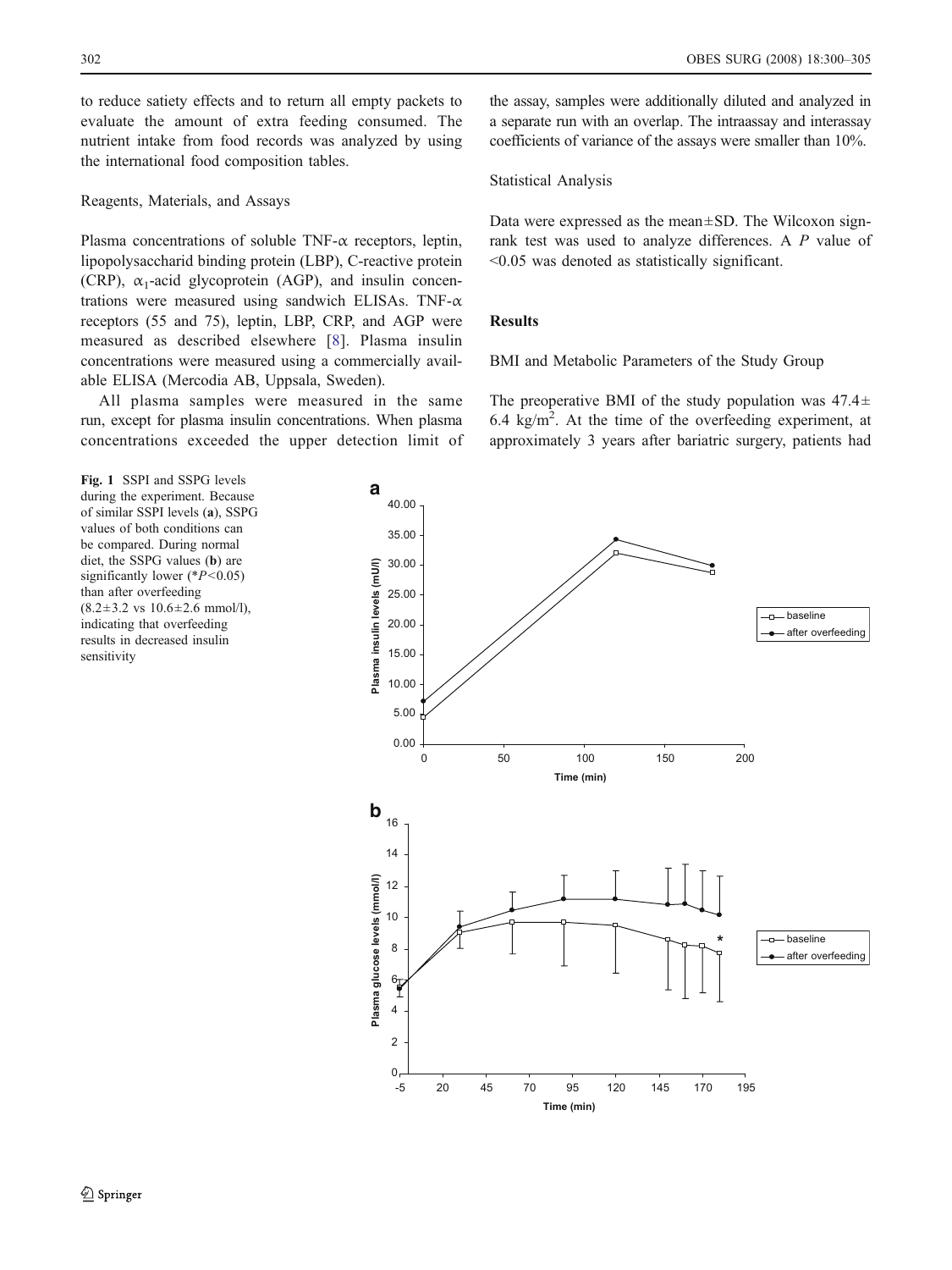reached a BMI of  $31.3 \pm 4.9$  kg/m<sup>2</sup> (70% excess body weight loss [EWL]). Fasting plasma glucose and insulin levels were within the normal range and did not change after overfeeding. In the year before the overfeeding experiment, the weight remained stable. It is interesting to note that the short period of overfeeding did not lead to a change in body weight or waist/hip ratio.

Effect of Additional Feeding on Insulin Sensitivity in Weight-stable Patients Treated with Restrictive Bariatric Surgery

As shown in Table [1](#page-2-0), overfeeding led to a 53% increase in daily calorie intake and a 59% increase in carbohydrate intake (both  $P=0.005$ ). As assessed by food records, this additional feeding did not lead to changes in other dietary habits (food and liquid intake) in the period of extra food intake.

Figure [1](#page-3-0) shows steady state plasma insulin (SSPI) levels and SSPG levels during normal diet and after overfeeding. Because SSPI levels were not different between the two conditions, SSPG levels could be compared during normal diet and after overfeeding. The mean SSPG concentration during normal diet was 8.2±3.2 mmol/l. SSPG concentrations were significantly higher after a period of overfeeding  $(10.6\pm2.6 \text{ mmol/l}, P<0.05)$ . These data clearly show that insulin sensitivity is reduced by high caloric intake. SSPG levels increased after overfeeding, both in the group subjected to measurements after overfeeding and in the group subjected to measurements before the overfeeding. This implies that the effect of overfeeding on insulin sensitivity is rapidly lost after a short washout period.

It is interesting to note that HOMA-IR, a surrogate marker for insulin sensitivity, remained unchanged after overfeeding.

**Table 2** Levels of inflammatory mediators at  $t=0$  during the SSPG test of both study groups

| Variables                 | Normal diet<br>$(n=11)$ | After overfeeding<br>$(n=11)$ | P value   |
|---------------------------|-------------------------|-------------------------------|-----------|
| Leptin $(ng/ml)$          | $15.7 \pm 16.3$         | $18.3 \pm 17.6$               | NS        |
| $CRP (\mu g/ml)$          | $2.3 \pm 2.2$           | $1.9 \pm 1.3$                 | NS        |
| $AGP$ (ng/ml)             | $10.5 \pm 8.1$          | $8.5 \pm 7.9$                 | <b>NS</b> |
| LBP $(\mu g/ml)$          | $12.7 \pm 5.2$          | $156 \pm 44$                  | NS        |
| Soluble TNFR55<br>(ng/ml) | $0.72 \pm 0.27$         | $0.58 \pm 0.21$               | <b>NS</b> |
| Soluble TNFR75<br>(ng/ml) | $1.26 \pm 0.66$         | $0.98 \pm 0.66$               | NS        |

Despite decreased insulin sensitivity, inflammatory mediators remained unchanged. NS: not significant

Analysis of plasma levels of leptin and other inflammatory mediators revealed that overfeeding for 7 days did not affect these parameters (Table 2).

## **Discussion**

The influence of additional carbohydrate intake (total energy intake of 900 kcal/day) on insulin resistance using SSPG level measurement was assessed in weight-stable patients, 1.5–4.5 years after gastric restrictive surgery. Insulin sensitivity decreased significantly after 1 week of additional feeding. The additional feeding led to a 59% increase in carbohydrate intake without affecting fasting plasma glucose levels and circulating inflammatory mediators. In addition, no major changes in body weight were observed, showing that increased caloric intake has a strong influence on insulin sensitivity in the population of morbidly obese subjects who have lost a significant amount of weight. These findings emphasize that bariatric surgery should not be considered a temporary intervention but should be implemented life long. A similar study, which shows increased insulin resistance after a 2-week overfeeding regimen, has been performed in Pima Indians [\[9](#page-5-0)]. The interesting finding in our study is that, unlike the study in Pima Indians, insulin sensitivity is decreased without weight gain. This shifts the attention toward the effects of macronutrient intake on insulin sensitivity and provides for a unique model to study the effects of macronutrient intake on insulin sensitivity without the confounding effect of weight gain.

Although SSPG levels showed that insulin sensitivity decreased, HOMA-IR failed to show this effect. In this respect, our study also differs from the study in Pima Indians in which fasting insulin levels increased. Unpublished data from our group revealed that this discrepancy between SSPG levels and HOMA-IR values also occurred during the first month after bariatric surgery where SSPG data clearly shows that insulin sensitivity is not decreased, whereas HOMA-IR improved significantly. Metabolic stress, either because of fasting or a caloric challenge, is a common feature in both conditions, which raises the question if HOMA-IR as a surrogate marker for insulin sensitivity can be used during periods of metabolic stress. These findings also give rise to the hypothesis that observed differences between HOMA-IR and SSPG can be accounted for by the storage capacity of the liver for macronutrients. During the first stage of overfeeding, macronutrients are stored in skeletal muscle and adipose tissue. As a result, peripheral insulin sensitivity as measured by SSPG or hyperinsulinemic euglycemic clamp techniques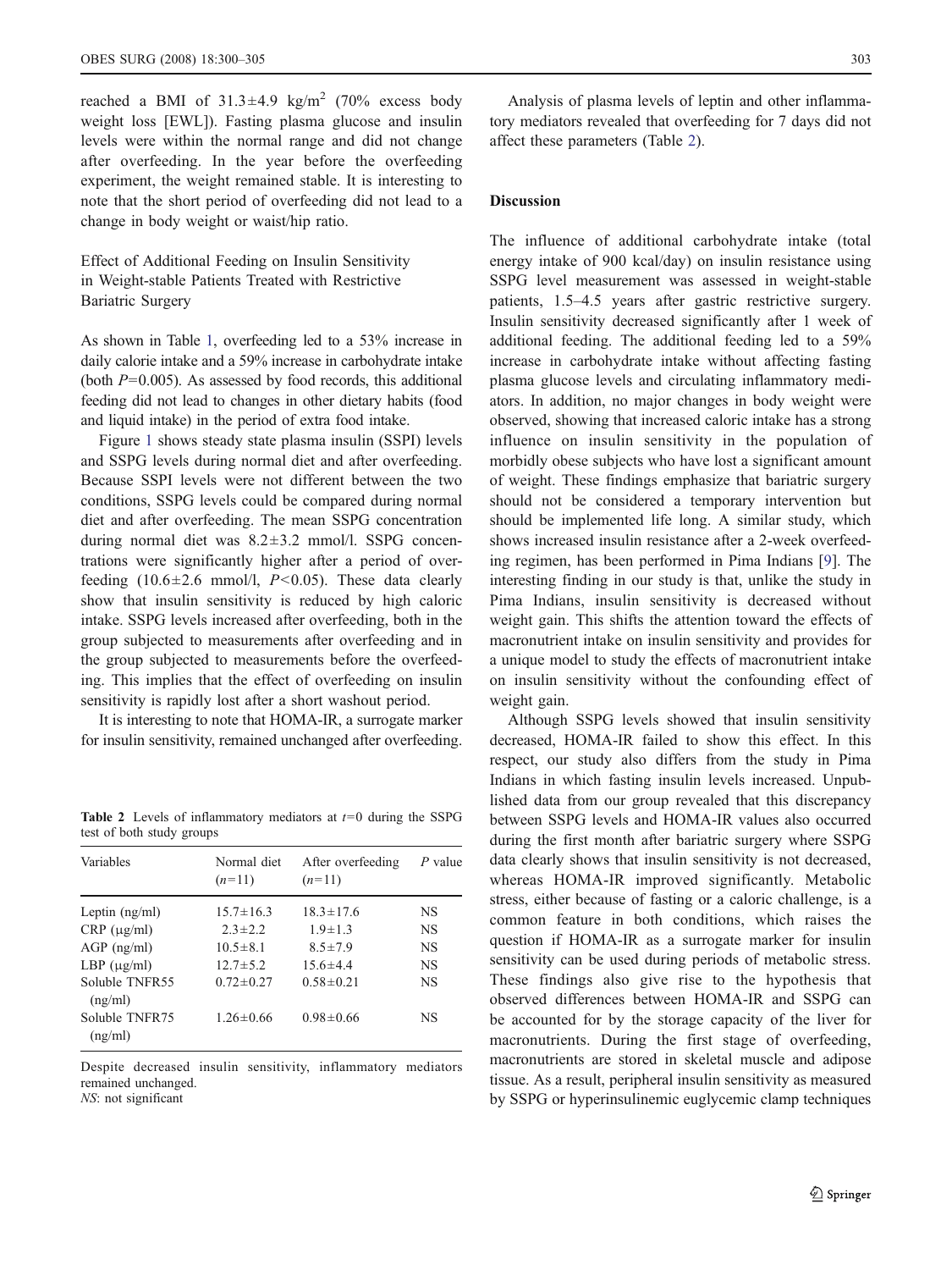<span id="page-5-0"></span>decreases. Skeletal muscle cells and adipocytes can still cope with the surplus of macronutrients in the first week of overfeeding and, therefore, the liver is relatively spared during the first week of massive overfeeding leading to normal fasting insulin and glucose plasma levels.

Several mechanisms have been proposed to underlie insulin sensitivity in obese individuals. Currently, research mainly focuses on increased fat mass and accompanying changes in adipocytokine secretion and inflammation. It is interesting to note that the induction of insulin resistance by overfeeding did not result in increased plasma levels of acute phase proteins and the TNF- $\alpha$  receptors, showing that insulin sensitivity can decrease without overt changes in inflammatory parameters, normally closely correlated to insulin resistance. The results of the present study show that, in the absence of inflammation, increased nutrient intake (caloric challenge) could also play a role in the pathophysiology of obesity-induced insulin resistance. One of the processes thought to play a major role in overfeeding-induced insulin resistance is oxidative stress. Recently, it was reported that a single glucose and fat challenge could induce oxidative stress in man [10–[12\]](#page-6-0). In line with this, oxidative stress has recently been shown to be a causative factor in the pathophysiology of insulin resistance [[13\]](#page-6-0).

Recently, ER stress and the unfolded protein response have also been linked to IR and obesity. Obesity is thought to increase the metabolic workload for cells, resulting in the accumulation of reactive oxygen species and intermediary metabolites, which activate the unfolded protein response [[14,](#page-6-0) [15\]](#page-6-0). Activation of the serine kinase c-Jun aminoterminal kinase (JNK1) induced by ER stress suppresses insulin signaling [[16\]](#page-6-0). Although it has been shown that obesity and oxidative stress can lead to ER stress, no studies have shown a direct effect of overfeeding on ER stress; therefore, studies are needed to unravel the role of ER stress in overfeeding-induced insulin resistance.

Plasma levels of the satiety hormone leptin also remained unchanged, whereas reported data shows increased levels of leptin after overfeeding [2, [17](#page-6-0)]. Leptin acts as an adipostat and although the study population substantially increases its caloric intake, the total amount of calories is still below average (1,879 kcal/day), which consequently does not lead to a rise in plasma leptin levels.

It is interesting to note that the present and the study in Pima Indians [9] show decreased insulin sensitivity after overfeeding, whereas an overfeeding study in normal weight, physically active, healthy controls did not result in insulin resistance [3]. A reason for this difference could be the genetic background and/or metabolic alterations of the study population. For the present study, former morbidly obese individuals in the stable weight phase after bariatric surgery were included. This population was known to suffer from insulin resistance before surgery, which was significantly improved at the time stable weight was achieved [[18](#page-6-0)]. Compared to normal weight healthy controls, this population could be metabolically altered, possibly under genetic control, during the process of becoming morbidly obese, resulting in an altered response to overfeeding. Moreover, this population is still obese and, therefore, has an increased risk of developing insulin resistance. To clarify the difference between the response to overfeeding in both groups, further studies are needed.

In conclusion, the present study shows that increased food intake (caloric challenge) in the stable weight phase after bariatric surgery leads to decreased insulin sensitivity without weight gain. This implies that a unique human model is available to study the mechanisms behind insulin resistance induced by overfeeding without the confounding effect of weight gain.

#### References

- 1. Cottam DR, Mattar SG, Barinas-Mitchell E, et al. The chronic inflammatory hypothesis for the morbidity associated with morbid obesity: implications and effects of weight loss. Obes Surg. 2004;14:589–600.
- 2. Wang J, Obici S, Morgan K, et al. Overfeeding rapidly induces leptin and insulin resistance. Diabetes. 2001;50:2786–91.
- 3. Ohannesian JP, Marco CC, Najm PS, et al. Small weight gain is not associated with development of insulin resistance in healthy, physically active individuals. Horm Metab Res. 1999;31:323–5.
- 4. Guidone C, Manco M, Valera-Mora E, et al. Mechanisms of recovery from type 2 diabetes after malabsorptive bariatric surgery. Diabetes. 2006;55:2025–31.
- 5. Reaven GM, Silvers A, Farquhar JW. Study of the relationship between plasma insulin concentration and efficiency of glucose uptake in normal and mildly diabetic subjects. Diabetes. 1970;19:571–8.
- 6. Shen SW, Reaven GM, Farquhar JW. Comparison of impedance to insulin-mediated glucose uptake in normal subjects and in subjects with latent diabetes. J Clin Invest. 1970;49:2151–60.
- 7. Pei D, Jones CN, Bhargava R, et al. Evaluation of octreotide to assess insulin-mediated glucose disposal by the insulin suppression test. Diabetologia. 1994;37:843–5.
- 8. van Dielen FM, Buurman WA, Hadfoune M, et al. Macrophage inhibitory factor, plasminogen activator inhibitor-1, other acute phase proteins, and inflammatory mediators normalize as a result of weight loss in morbidly obese subjects treated with gastric restrictive surgery. J Clin Endocrinol Metab. 2004;89:4062–8.
- 9. Mott DM, Lillioja S, Bogardus C. Overnutrition induced decrease in insulin action for glucose storage: in vivo and in vitro in man. Metabolism. 1986;35:160–5.
- 10. Dhindsa S, Tripathy D, Mohanty P, et al. Differential effects of glucose and alcohol on reactive oxygen species generation and intranuclear nuclear factor-kappaB in mononuclear cells. Metabolism. 2004;53:330–4.